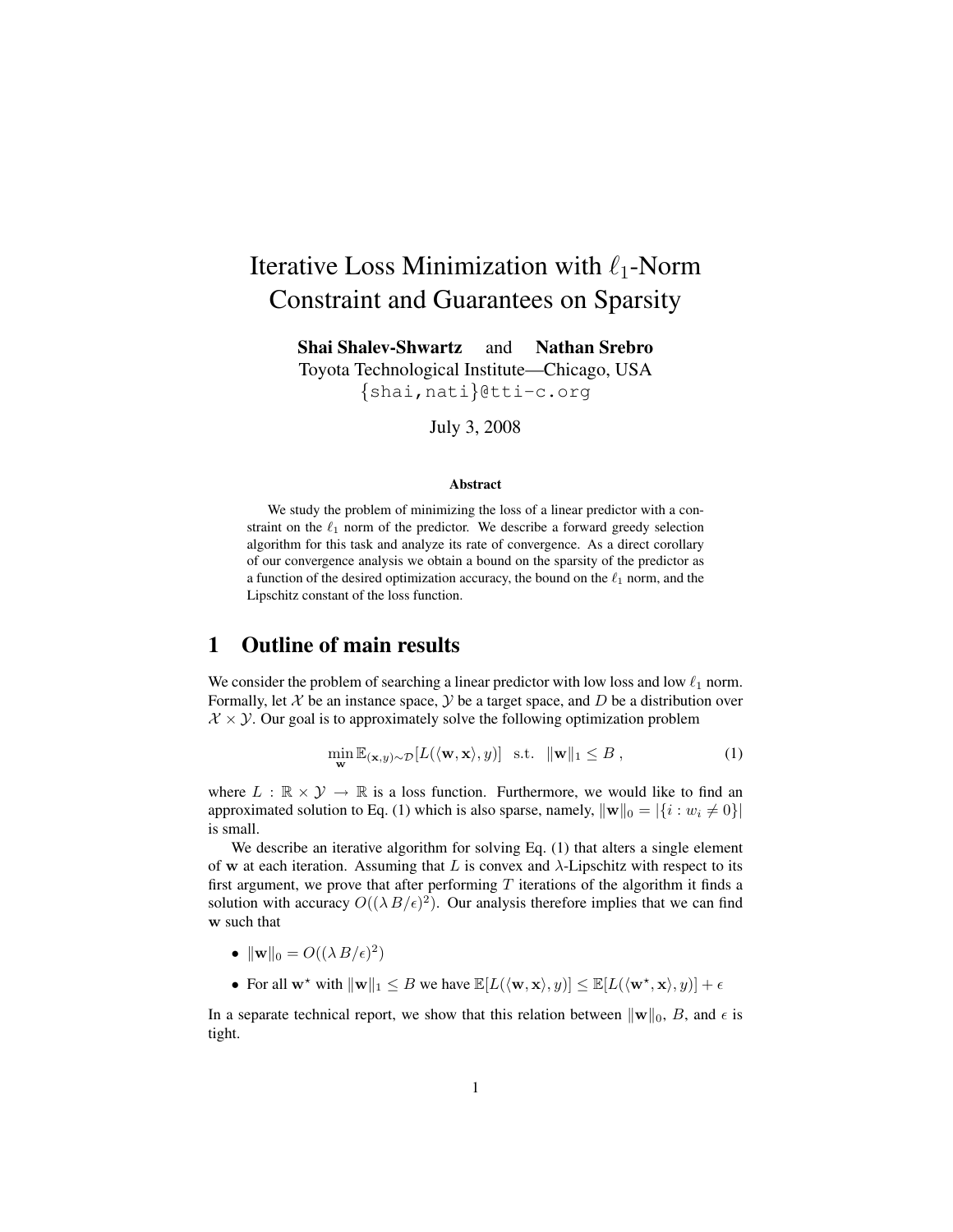#### 2 Problem Setting

Let  $c : \mathbb{R}^n \to \mathbb{R}$  be the function

$$
c(\mathbf{w}) = \mathbb{E}[L(\langle \mathbf{w}, \mathbf{x} \rangle, y)] \enspace .
$$

Consider the problem

$$
\min_{\mathbf{w}} c(\mathbf{w}) \quad \text{s.t.} \quad \|\mathbf{w}\|_1 \leq B \tag{2}
$$

and let  $w^*$  be the minimizer of the above. Recall that our goal is to find a vector w such that  $c(\mathbf{w}) - c(\mathbf{w}^*) \le \epsilon$  and  $\|\mathbf{w}\|_0 = O(B^2/\epsilon^2)$ .

In this report we present an iterative algorithm for solving Eq. (2). The algorithm initializes  $w_1 = 0$  and at each iteration it alters a single element of w. Therefore,  $\|\mathbf{w}_{t+1}\|_0 \leq \|\mathbf{w}_t\|_0 + 1$ . We prove that the algorithm finds an  $\epsilon$ -accurate solution of Eq. (2) after performing at most  $O(B^2/\epsilon^2)$  iterations. As an immediate corollary we obtain that if we stop the procedure after performing  $T = \Theta(B^2/\epsilon^2)$  iterations we will have  $c(\mathbf{w}_T) \leq c(\mathbf{w}^*) + \epsilon$  and  $\|\mathbf{w}_T\|_0 \leq T$ . That is, we obtain a sparsification procedure that finds a good sparse predictor without first finding a good low  $\ell_1$ -norm predictor. Naturally, this procedure must be aware of the function  $c$ , that is, it should know (at least approximately) the distribution  $D$  and the loss function  $L$ . This stands in contrast to the randomized sparsification procedure described in the previous section, which is oblivious to  $D$  and  $L$ . Furthermore, to simplify our derivation we assume throughout this section that  $D$  is a distribution over a finite training set. Additionally, we assume that  $L$  is a proper convex function w.r.t. its first argument.

The report is organized as follows. Initially, we describe and analyze a forward greedy selection algorithm assuming that  $L$  has  $\beta$  Lipschitz continuous derivative (see Definition 1 below). We prove that the procedure finds an  $\epsilon$ -accurate solution after performing at most  $O(\frac{B^2}{\beta \epsilon})$  iterations. Next, we provide a mechanism for approximating any λ-Lipschitz function, L, by a function with  $\beta$  Lipschitz continuous derivative,  $\tilde{L}$ , with  $\beta = \frac{\epsilon}{\lambda^2}$ . This implies that we can run the forward greedy selection algorithm and find an  $\epsilon/2$ -accurate solution of  $\tilde{c} = \mathbb{E}[\tilde{L}(\langle \mathbf{w}, \mathbf{x} \rangle, y)]$  after  $O(\frac{\lambda^2 B^2}{\epsilon^2})$  iterations. Combining this with the fact that  $\tilde{c}$  approximates c, namely for all w  $|c(\mathbf{w}) - \tilde{c}(\mathbf{w})| \leq \epsilon/2$ , we obtain a guaranteed sparsification procedure for any  $\lambda$ -Lipschitz convex function.

Definition 1 *A loss function* L *has* β *Lipschitz continuous derivative if it is differentiable (w.r.t. its first argument) and its derivative (w.r.t. its first argument) satisfies*

 $\forall y \in \mathcal{Y}, \ \forall a_1, a_2 \in \mathbb{R}, \ |L'(a_1, y) - L'(a_2, y)| \leq \beta |a_1 - a_2|$ .

### 3 A forward greedy selection algorithm

We now describe a greedy forward selection algorithm for solving Eq. (2). The algorithm initializes the predictor vector to be the zero vector,  $w_1 = 0$ . On iteration t, we first choose a feature by calculating the gradient of c at  $w_t$  (denoted  $\theta_t$ ) and finding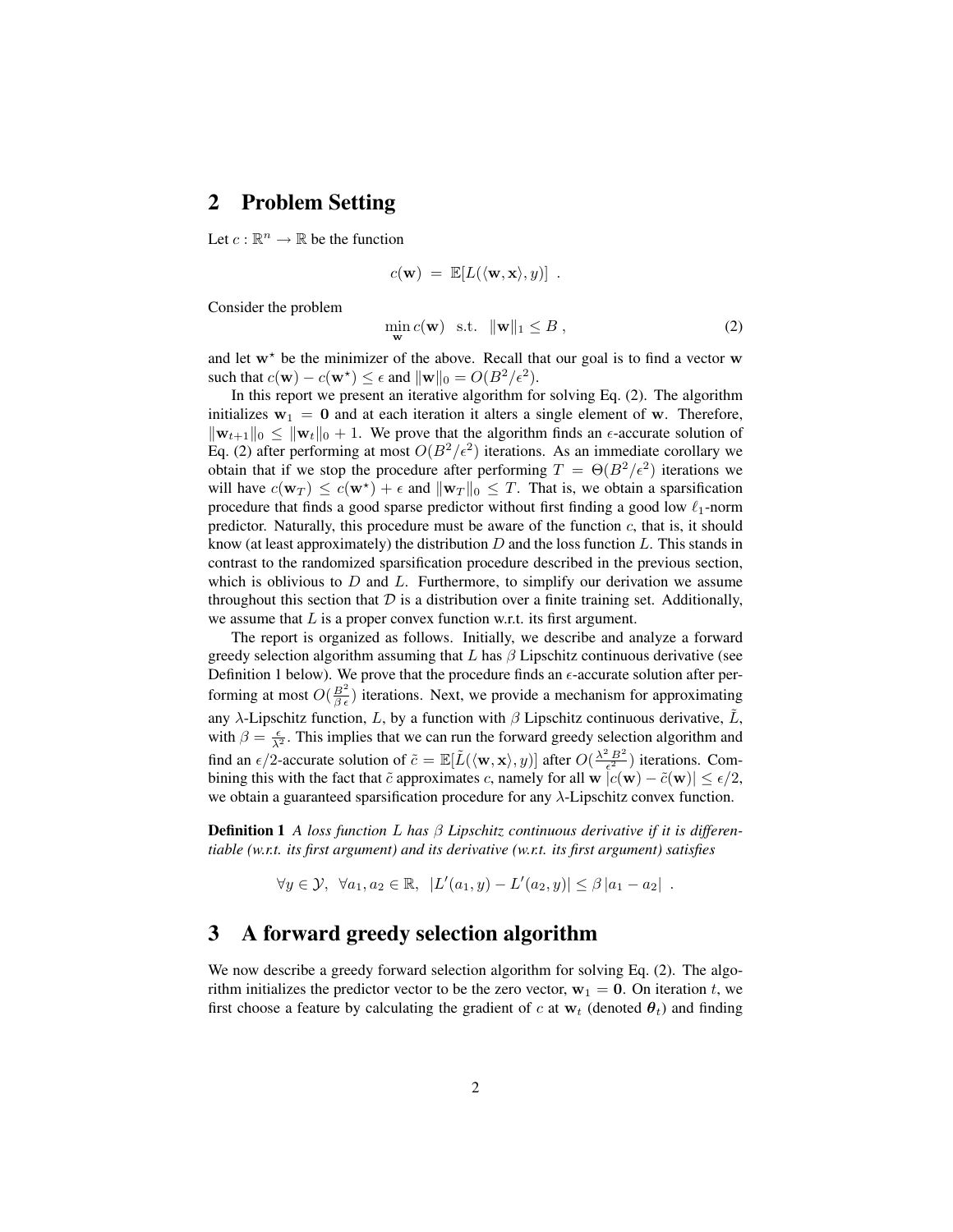INPUT: Loss function  $L : \mathbb{R} \times \mathcal{Y} \to \mathbb{R}$  ;  $\ell_1$  constraint  $B$  ; Training set  $\{(\mathbf{x}_1, y_1), \dots, (\mathbf{x}_m, y_m)\}\$  with  $\|\mathbf{x}_i\|_{\infty} \leq 1$  for all i ASSUMPTION: L has  $\beta$  Lipschitz continuous derivative (see Definition 1) (if not, see Sec. 4) INITIALIZE:  $w_1 = 0$ FOR  $t = 1, 2, \ldots$  $\theta_t = \nabla c(\mathbf{w}_t)$  where  $c(\mathbf{w}) = \frac{1}{m} \sum_{i=1}^m L(\langle \mathbf{w}, \mathbf{x}_i \rangle, y_i)$  $j_t \in \arg \max_j |\theta_j|$ (w.l.o.g. assume  $sign(\theta)_{j_t} = -1$ )  $\eta_t = \min\left\{1, \frac{\beta\left(\langle \boldsymbol{\theta}_t, \mathbf{w}_t\rangle + B\left\|\boldsymbol{\theta}_t\right\|_\infty\right)}{4\,B^2}\right\}$  $\mathbf{w}_{t+1} = (1 - \eta_t)\mathbf{w}_t + \eta_t B \,\mathbf{e}^{j_t}$ STOPPING CONDITION:  $\langle \theta_t, \mathbf{w}_t \rangle + B \|\theta_t\|_{\infty} \leq \epsilon$ 

Figure 1: A greedy algorithm for solving Eq. (2) when L has  $\beta$  Lipschitz continuous derivative.

its largest element in absolute value. Then, we calculate a step size  $\eta_t$  and update the predictor according to

$$
\mathbf{w}_{t+1} = (1 - \eta_t)\mathbf{w}_t + \eta_t B \,\mathbf{e}^{j_t}.
$$

The step size and the stopping criterion are based on our analysis below. Note that the update form ensures us that  $\|\mathbf{w}_t\|_1 \leq B$  and that  $\|\mathbf{w}_t\|_0 \leq t$ . A pseudo-code describing the algorithm is given in Fig. 1.

The following theorem bounds the number of iterations required by the algorithm to converge.

Theorem 1 *Assume that the algorithm in Fig. 1 is run with a loss function* L *that has* β *Lipschitz continuous derivative and with a training set such that for all i,*  $\|\mathbf{x}_i\|_{\infty} \leq 1$ *.* Then, the algorithm stops after at most  $O\left(\frac{B^2}{\beta \epsilon}\right)$  iterations.

We now turn to the proof of Thm. 1. For all t, let  $\epsilon_t$  be the sub-optimality of the algorithm at iteration  $t$ , that is,

$$
\epsilon_t = c(\mathbf{w}_t) - \min_{\mathbf{w}: \|\mathbf{w}\|_1 \leq B} c(\mathbf{w}) .
$$

We also use  $w^*$  to denote an optimal solution of Eq. (2).

The following lemma provides us with an upper bound on  $\epsilon_t$ . Its proof using duality arguments (see the appendix for more details).

**Lemma 1** *For all* t *we have*  $\langle \theta_t, \mathbf{w}_t \rangle + B \|\theta_t\|_{\infty} \geq \epsilon_t$ .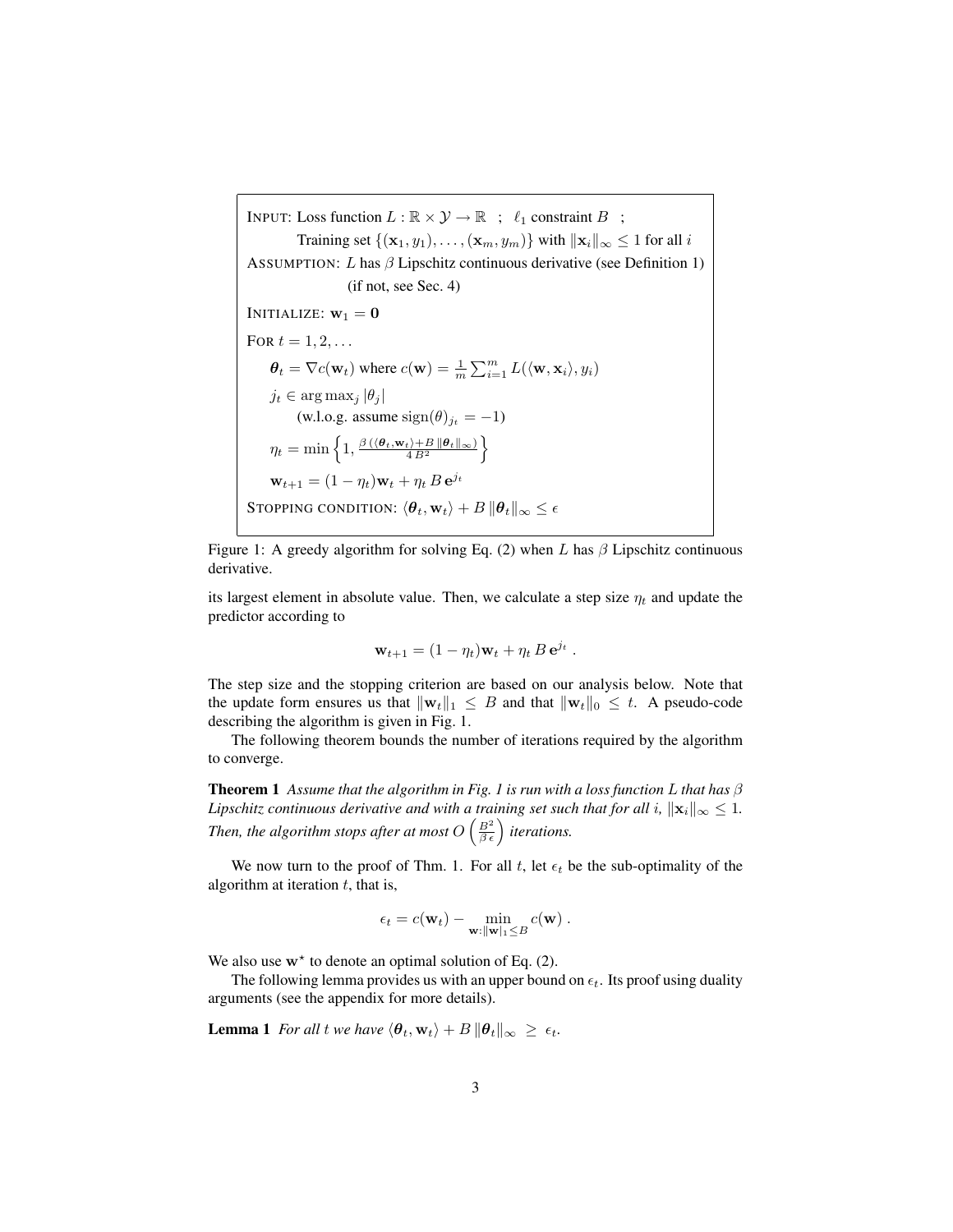**Proof** From Fenchel duality, for any  $\theta$  we have

$$
-c^{\star}(\boldsymbol{\theta})-B\,\|\boldsymbol{\theta}\|_{\infty} ~\leq~ \min_{\mathbf{w}:\|\mathbf{w}\|\leq B}c(\mathbf{w}) ~\leq~ c(\mathbf{w}_t)\ .
$$

Therefore,

$$
\epsilon_t \ \leq \ c(\mathbf{w}_t) + c^\star(\boldsymbol{\theta}) + B \, \|\boldsymbol{\theta}\|_\infty
$$

In particular, it holds for  $\theta_t = \nabla c(\mathbf{w}_t)$ . But, in this case we also know from Lemma 7 that  $c(\mathbf{w}_t) + c^*(\theta_t) = \langle \mathbf{w}_t, \theta_t \rangle$ . This concludes our proof.

The next central lemma analyzes the progress of the algorithm.

Lemma 2 *Assume that* L *has* β *Lipschitz continuous derivative and that for all* i*,*  $||\mathbf{x}_i||_{\infty}$  ≤ 1*. Then,* 

$$
\epsilon_t - \epsilon_{t+1} \ge \eta_t \, \epsilon_t - \frac{2 \, \eta_t^2 \, B^2}{\beta}
$$

**Proof** Denote  $\mathbf{u}_t = \eta_t (B e^{j_t} - \mathbf{w}_t)$  and thus we can rewrite the update rule as  $\mathbf{w}_{t+1} =$  $(1 - \eta_t)\mathbf{w}_t + \eta B \mathbf{e}^j = \mathbf{w}_t + \mathbf{u}_t$ . Let  $\Delta_t = \epsilon_t - \epsilon_{t+1} = c(\mathbf{w}_t) - c(\mathbf{w}_{t+1})$ . Since L has β Lipschitz continuous derivative we can use Lemma 8 to get that for any  $a_1, a_2 \in \mathbb{R}$ and  $y \in \mathcal{Y}$  we have

$$
L(a_1 + a_2, y) - L(a_1, y) \le L'(a_1) a_2 + \frac{a_2^2}{2\beta}.
$$
 (3)

.

Therefore,

$$
\Delta_t = \frac{1}{m} \left( \sum_{i=1}^m \left( L(\langle \mathbf{w}_t, \mathbf{x}_i \rangle, y_i) - L(\langle \mathbf{w}_t + \mathbf{u}_t, x_i \rangle, y_i) \right) \right)
$$
\n
$$
\geq \frac{1}{m} \left( \sum_{i=1}^m \left( -L'(\langle \mathbf{w}_t, \mathbf{x}_i \rangle, y_i) \langle \mathbf{u}_t, x_i \rangle - \frac{(\langle \mathbf{u}_t, x_i \rangle)^2}{2\beta} \right) \right)
$$
\n
$$
= -\langle \theta_t, \mathbf{u}_t \rangle - \frac{1}{m} \sum_{i=1}^m \frac{(\langle \mathbf{u}_t, x_i \rangle)^2}{2\beta},
$$

where the first equality follows from the definition of  $c$ , the second inequality follows from Eq. (3), and the in the last equality we used the definition of  $\theta_t$ . Next, we use Holder inequality, the assumption  $\|\mathbf{x}_i\|_{\infty} \leq 1$ , and the triangle inequality, to get that

$$
\langle \mathbf{u}_t, \mathbf{x}_i \rangle \leq ||\mathbf{u}_t||_1 ||\mathbf{x}_i||_{\infty} \leq ||\mathbf{u}_t||_1 \leq \eta_t (||B\mathbf{e}^{jt}||_1 + ||\mathbf{w}_t||_1) \leq 2 \eta_t B
$$
.

Therefore,

$$
\Delta_t \geq -\langle \boldsymbol{\theta}_t, \mathbf{u}_t \rangle - \frac{2 \eta_t^2 B^2}{\beta} = \eta_t \left( \langle \boldsymbol{\theta}_t, \mathbf{w}_t \rangle - B \langle \boldsymbol{\theta}_t, \mathbf{e}^{j_t} \rangle \right) - \frac{2 \eta_t^2 B^2}{\beta} \quad . \tag{4}
$$

The definition of  $j_t$  implies that  $\langle \theta_t, e^{jt} \rangle = -\|\theta_t\|_{\infty}$ . Therefore, we can invoke Lemma 1 and this concludes our proof.  $\Box$ 

Equipped with the above lemma we are now ready to prove Thm. 1.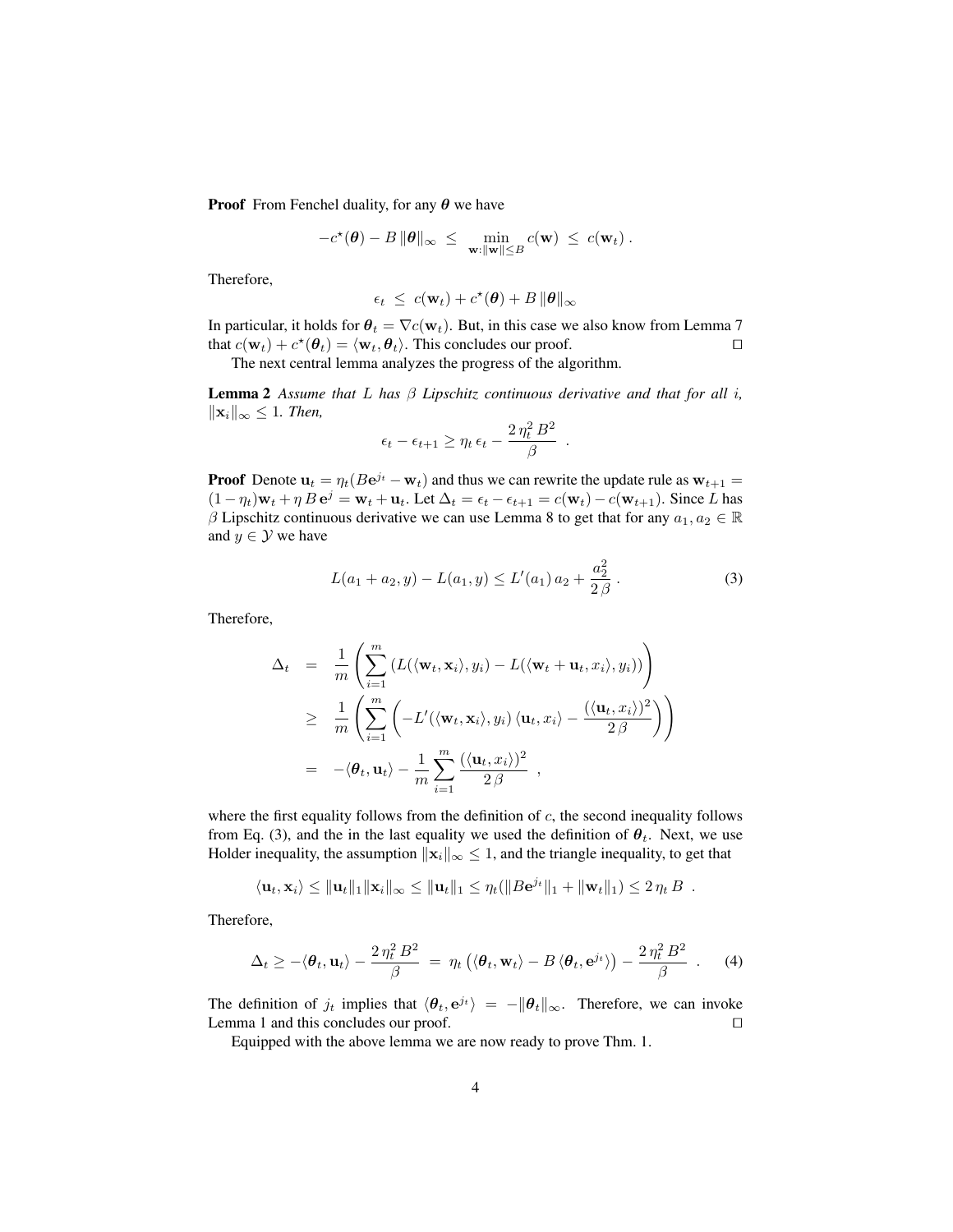INPUT: Loss function  $L : \mathbb{R} \times \mathcal{Y} \to \mathbb{R}$ ;  $\ell_1$  constraint  $B$ ; accuracy  $\epsilon$ ASSUMPTION: L is proper, convex, and  $\lambda$ -Lipschitz w.r.t. its first argument STEP 1:

Set  $\beta = \frac{\epsilon}{2\lambda^2}$ For each y define  $\tilde{L}(\alpha, y) = \inf_v \frac{1}{2\beta}v^2 + L(\alpha - v, y)$ STEP 2: Run the algorithm in Fig. 1 with  $\tilde{L}$  and with accuracy  $\frac{\epsilon}{2}$ 

Figure 2: A greedy algorithm for solving Eq. (2) for L being convex and  $\lambda$ -Lipschitz. **Proof** [of Thm. 1] The definition of  $\eta_t$  implies that (see the proof of Lemma 2)

$$
\Delta_t = \epsilon_t - \epsilon_{t+1} \ge \max_{\eta} \left( \eta \epsilon_t - \frac{2\eta^2 B^2}{\beta} \right)
$$

Note also that  $\epsilon_t$  is monotonically decreasing. We consider two phases. At phase 1, we have  $\epsilon_t > \frac{4B^2}{\beta}$ . In this case,  $\frac{\beta \epsilon_t}{4B^2} > 1$  and thus by setting  $\eta = 1$  we obtain  $\Delta_t \ge \frac{2B^2}{\beta}$ . Therefore, the number of iterations in phase 1 is at most  $\frac{\epsilon_1 \beta}{2B^2} = O(1)$ . At phase 2, we have  $\epsilon_t \leq \frac{4B^2}{\beta}$  we can set  $\eta = \frac{\beta \epsilon_t}{4B^2}$  and get that  $\Delta_t \geq \frac{\beta \epsilon_t^2}{8B^2}$ . Finally, Lemma 9 tells us that the number of iterations in phase 2 is at most  $1 + \frac{8B^2}{\beta \epsilon}$ .

## 4 Approximating a Lipschitz-convex function by a function with a Lipschitz continuous gradient

Let  $L : \mathbb{R} \to \mathbb{R}$  be a proper, convex,  $\lambda$ -Lipschitz function. The infimal convolution of L and the function  $f(\alpha) = \frac{1}{2\beta} ||\alpha||^2$  is defined as

$$
\tilde{L}(\alpha) = \inf_{v} \frac{1}{2\beta} v^2 + L(\alpha - v) . \tag{5}
$$

.

The following lemma states that  $L$  approximates  $L$  and it has Lipschitz continuous gradient. Its proof is also useful for deriving a closed form of  $\tilde{L}$  using the Fenchel conjugate operator.

**Lemma 3** Let L be a proper, convex,  $\lambda$ -Lipschitz function and let  $\tilde{L}$  be as defined in *Eq. (5). Then,*

- $\forall \alpha, \ |L(\alpha) \tilde{L}(\alpha)| \leq \frac{\beta \lambda^2}{2}$
- $\tilde{L}$  has  $\beta$  *Lipschitz continuous gradient*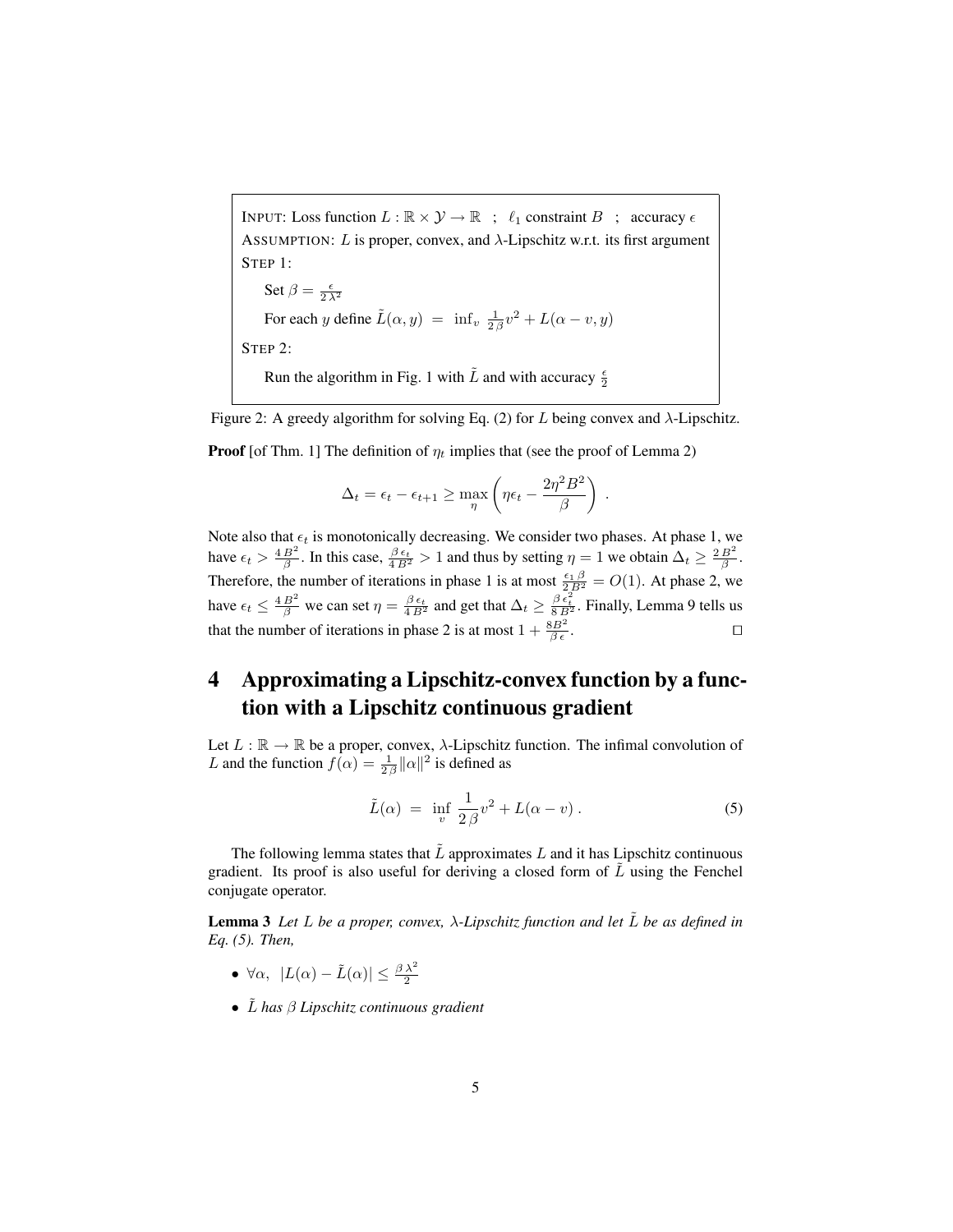Proof Throughout the proof we use some definitions from convex analysis. In particular, the Fenchel conjugate of a function g is denoted by  $g^*$ . See the appendix for more details. First, using Lemma 4 and the definition of the function  $f$  we know that

$$
\tilde{L}^{\star}(\boldsymbol{\theta}) = f^{\star}(\boldsymbol{\theta}) + L^{\star}(\boldsymbol{\theta}) = \frac{\beta}{2}\theta^2 + L^{\star}(\boldsymbol{\theta}).
$$

Therefore,  $\tilde{L}^*$  is  $\beta$  strongly convex (see appendix) and therefore using Lemma 8 we get that  $\tilde{L}$  has  $\beta$  Lipschitz continuous gradient. This establishes the second claim of the lemma. Next, using Lemma 5 and the fact that L is  $\lambda$  Lipschitz we get that  $\text{dom}(L^*) \subseteq$  $[-\lambda, \lambda]$ . Thus,

$$
\tilde{L}^{\star}(\theta) \geq L^{\star}(\theta) = \tilde{L}^{\star}(\theta) - \frac{\beta \theta^2}{2} \geq \tilde{L}^{\star}(\theta) - \frac{\beta \lambda^2}{2}.
$$

Finally, using Lemma 6 we conclude that

$$
\tilde{L}(\alpha) \le L(\alpha) \le \tilde{L}(\alpha) + \frac{\beta \lambda^2}{2}.
$$

| ۰ | ۰ |  |
|---|---|--|
|   |   |  |
|   |   |  |
|   |   |  |

Based on the above lemma we obtain a following sparsification procedure that is applicable for any proper, convex, and  $\lambda$  Lipschitz loss function L. The sparsification procedure is outlined in Fig. 2. Combining Thm. 1 with Lemma 3 we obtain the following theorem:

Theorem 2 *If the sparsification procedure given in Fig. 2 is run with a proper, convex,* and  $\lambda$  *Lipschitz function L, then it finds* w *s.t.*  $c(\mathbf{w}) \leq c(\mathbf{w}^*) + \epsilon$  and

$$
\|\mathbf{w}\|_0 = O\left(\frac{\lambda^2 B^2}{\epsilon^2}\right)
$$

**Proof** Using Thm. 1 and the definition of  $\beta$  we get that the output of the sparsification procedure satisfies

$$
\|\mathbf{w}\|_0 \le O\left(\frac{B^2}{\beta \epsilon}\right) = O\left(\frac{\lambda^2 B^2}{\epsilon^2}\right).
$$

Let  $\tilde{c}(\mathbf{w}) = \mathbb{E}[\tilde{L}(\langle \mathbf{w}, \mathbf{x} \rangle, y)]$ . Using Lemma 3, for any w we have

$$
|\tilde{c}(\mathbf{w}) - c(\mathbf{w})| = \left| \mathbb{E}[\tilde{L}(\langle \mathbf{w}, \mathbf{x} \rangle, y) - L(\langle \mathbf{w}, \mathbf{x} \rangle, y)] \right|
$$
  

$$
\leq \left| \mathbb{E}[|\tilde{L}(\langle \mathbf{w}, \mathbf{x} \rangle, y) - L(\langle \mathbf{w}, \mathbf{x} \rangle, y)]| \right| \leq \frac{\beta \lambda^2}{2} = \frac{\epsilon}{4}.
$$

Let  $w^*$  be the minimizer of  $c(w)$  and let  $\tilde{w}^*$  be the minimizer of  $\tilde{c}(w)$ . Then,

$$
c(\mathbf{w}) - c(\mathbf{w}^*) = c(\mathbf{w}) - \tilde{c}(\mathbf{w}) + \tilde{c}(\mathbf{w}) - \tilde{c}(\mathbf{w}^*) + \tilde{c}(\mathbf{w}^*) - c(\mathbf{w}^*)
$$
  
 
$$
\leq \frac{\epsilon}{4} + \frac{\epsilon}{2} + \frac{\epsilon}{4} = \epsilon.
$$

This concludes our proof.  $\Box$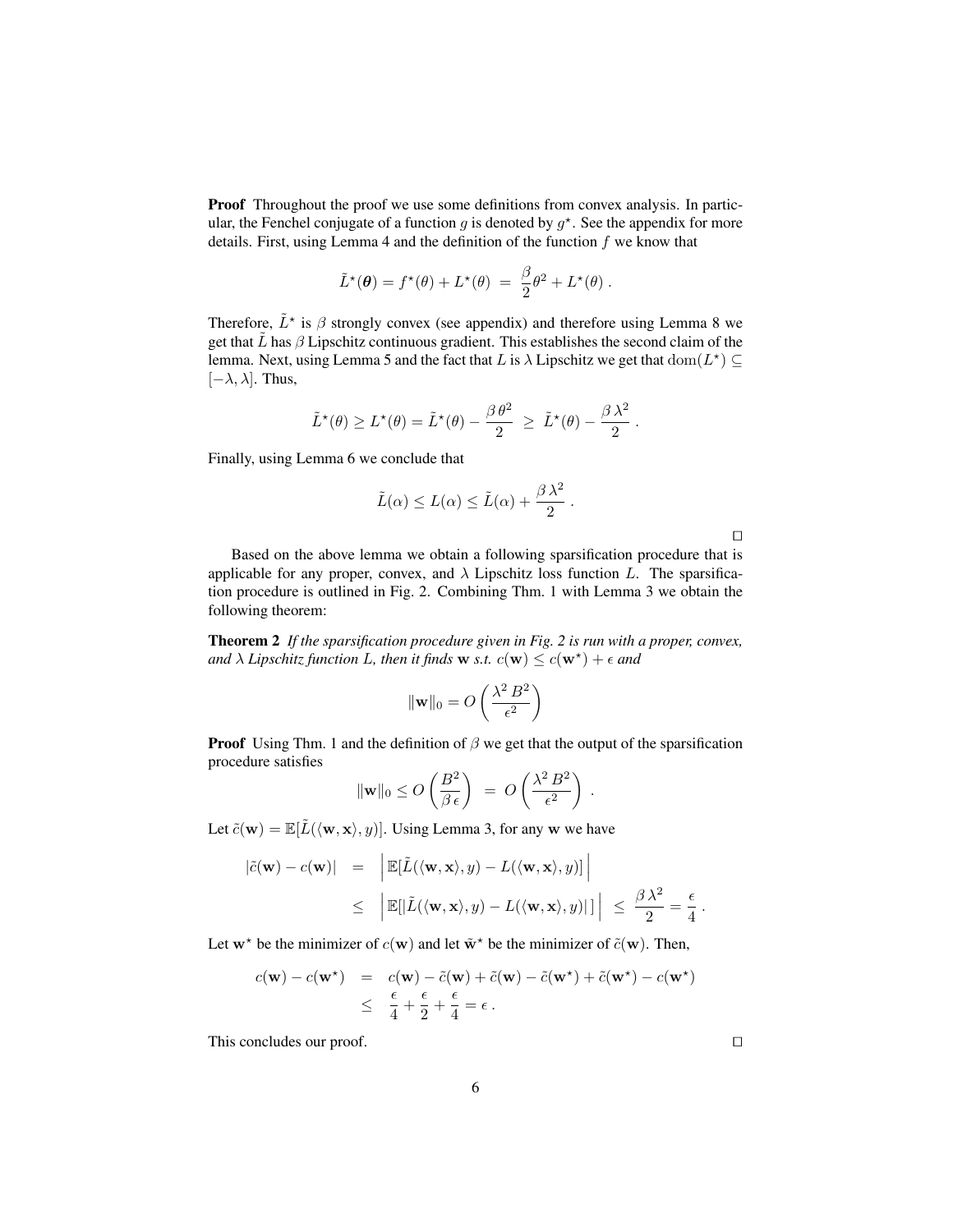#### References

- [BL06] J. Borwein and A. Lewis. *Convex Analysis and Nonlinear Optimization*. Springer, 2006.
- [SS07] S. Shalev-Shwartz. *Online Learning: Theory, Algorithms, and Applications*. PhD thesis, The Hebrew University, 2007.
- [SSS06] S. Shalev-Shwartz and Y. Singer. On the equivalence of weak learnability and linear separability: New relaxations and efficient boosting algorithms. In *Proceedings of the Nineteenth Annual Conference on Computational Learning Theory*, 2006.

#### A Convex Analysis and Technical Lemmas

We first give a few basic definitions from convex analysis. We allow functions to output  $+\infty$  and denote by  $\text{dom}(f)$  the set  $\{w : f(w) < +\infty\}$ . The Fenchel conjugate of a function  $f : \mathbb{R}^n \to \mathbb{R}$  is defined as

$$
f^{\star}(\boldsymbol{\theta}) = \max_{\mathbf{w}} \langle \mathbf{w}, \boldsymbol{\theta} \rangle - f(\mathbf{w}) \quad . \tag{6}
$$

If f is closed and convex then  $f^{\star\star} = f$ .

The Fenchel weak duality theorem (see e.g. theorem 3.3.5 in [BL06]) states that for any two functions  $f, g$  we have

$$
\max_{\theta} -f^{\star}(-\theta) - g^{\star}(\theta) \leq \min_{\mathbf{w}} f(\mathbf{w}) + g(\mathbf{w}) .
$$

The following lemma is a convolution theorem for infimal convolution.

**Lemma 4** If  $f(\mathbf{w})$  and  $g(\mathbf{w})$  are proper and convex functions and  $h(\mathbf{w}) = \inf_{\mathbf{v}} f(\mathbf{v}) +$  $g(\mathbf{w}-\mathbf{v})$  *is their infimal convolution, then*  $h^* = f^* + g^*$ .

The following lemma relates the Lipschitz property of  $c$  to the domain of its conjugate function.

**Lemma 5** *If*  $c : \mathbb{R} \to \mathbb{R}$  *is*  $\lambda$ -*Lipschitz then:* dom $(c^*) \subseteq [-\lambda, \lambda]$ *.* 

**Proof** From Lipschitz property we have  $c(v) - c(0) \leq \lambda |v - 0| = \lambda |v|$  and thus  $-c(v) \geq -(\lambda |v| + c(0))$ . Therefore,

$$
c^{\star}(\theta) = \max_{v} \langle v, \theta \rangle - c(v)
$$
  
\n
$$
\geq \max_{v} \langle v, \theta \rangle - \lambda |v| - c(\mathbf{0}) = \begin{cases} \infty & \text{if } |\theta| > \lambda \\ -c(\mathbf{0}) & \text{else} \end{cases}
$$

 $\Box$ 

Our next lemma is a perturbation lemma for Fenchel conjugate. Its proof can be found in [SSS06].